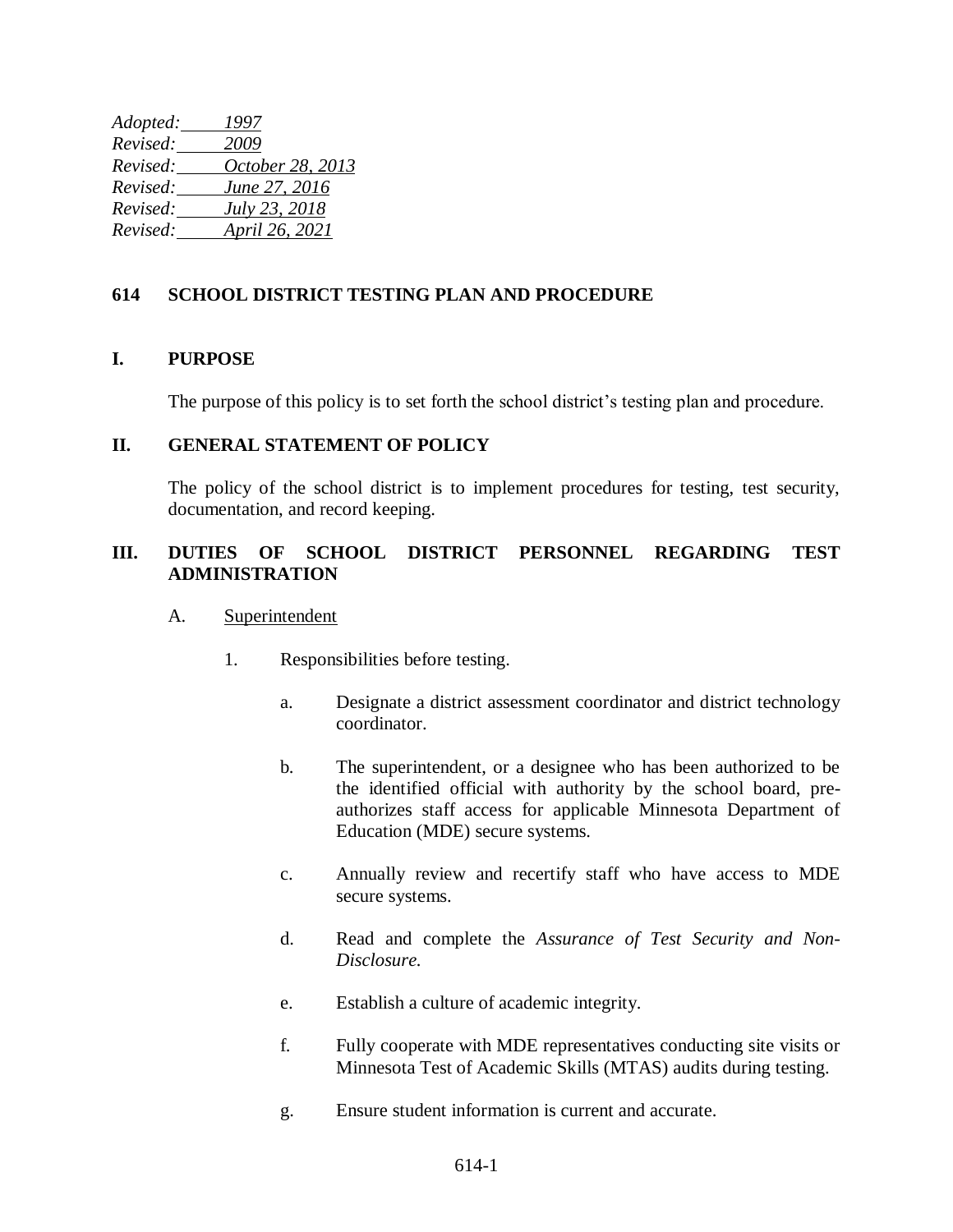- h. Ensure that a current district test security procedure is in place and that all relevant staff have been provided district training on test administration and test security.
- i. Ensure that a current process is included for tracking which students tested with which test monitors and any other adult(s) who were present in the testing room (e.g., staff providing assistance, paraprofessionals, etc.).
- j. Confirm the district assessment coordinator has current information and training specific to test security and the administration of statewide assessments.
- k. Confirm the district assessment coordinator completes Pre-test Editing in the Test Web Edit System (WES).
- l. Post on the school district website the complete Parent/Guardian Guide and Refusal for Student Participation in Statewide Testing form.
- 2. Responsibilities after testing.
	- a. Confirm the district assessment coordinator and Minnesota Automated Reporting Student System (MARSS) coordinator complete Post-test Editing in Test WES.
	- b. Verify with the district assessment coordinator that all test security issues have been reported to MDE and are being addressed.
	- c. Confirm the MARSS coordinator has updated all student records for Post-test Editing.
	- d. Confirm the district assessment coordinator has finalized district's assessment information prior to the close of Post-test Editing in Test WES.
	- e. Confirm the district assessment coordinator, or designee, has access to the Graduation Requirements Records (GRR) system and enters necessary information.
	- f. Discuss assessment results with the district assessment coordinator and school administrators.
- B. District Assessment Coordinator
	- 1. Responsibilities before testing.
		- a. Serve as primary contact with MDE regarding policy and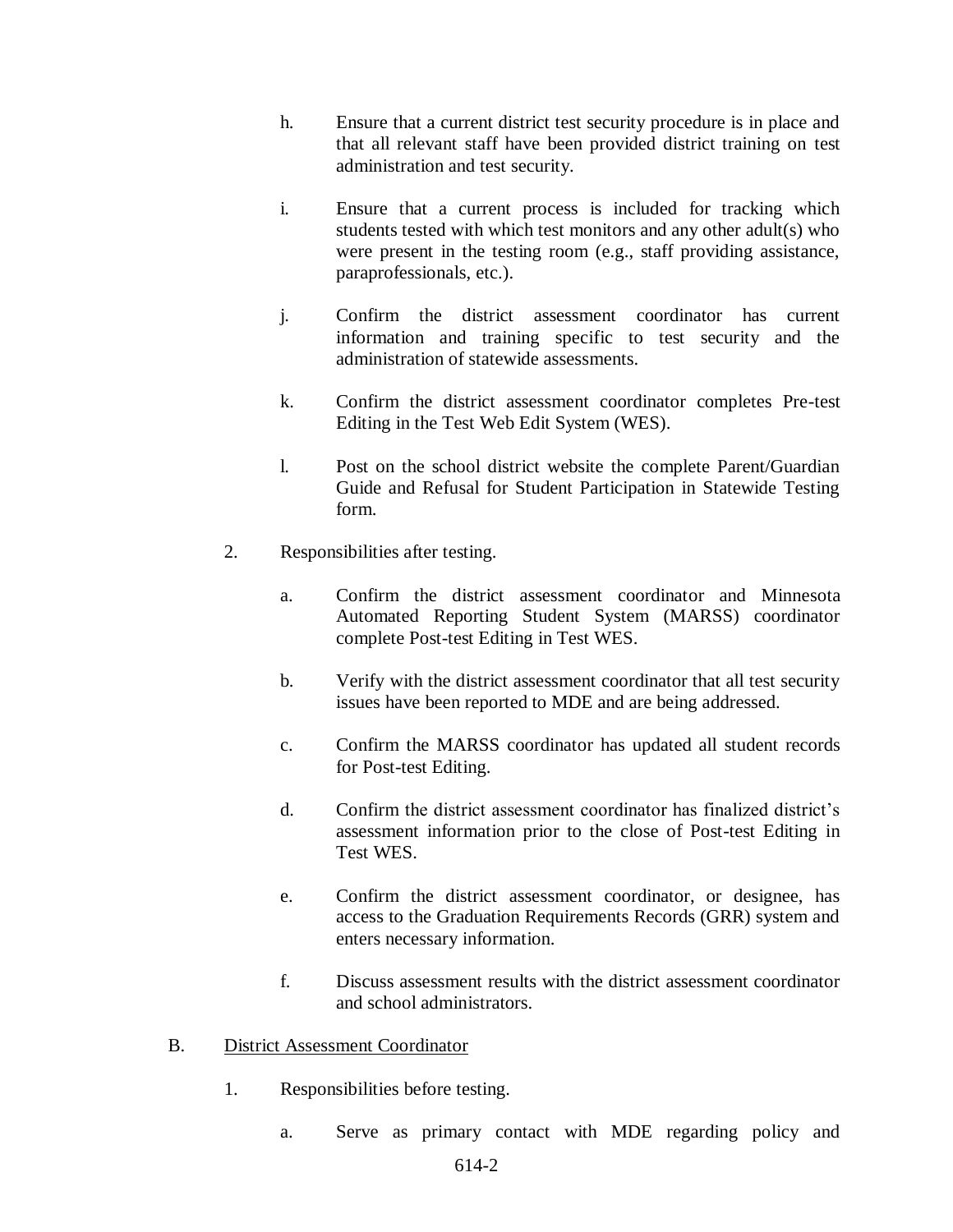procedure questions related to test administration.

- b. Read and complete the *Assurance of Test Security and Non-Disclosure.*
- c. Confirm all staff who handle test materials, administer tests, or have access to secure test content have completed the *Assurance of Test Security and Non-Disclosure*.
	- (1) Maintain the completed *Assurance of Test Security and Non-Disclosure* for two years after the end of the academic school year in which testing took place.
- d. Review with all staff the *Assurance of Test Security and Non-Disclosure* and their responsibilities thereunder.
- e. Identify appropriate tests for students and ensure student data sent to service providers for testing are correct.
- f. Establish district testing schedule within the testing windows specified by the MDE and service providers.
- g. Prepare testing conditions, including user access to service provider websites, preparing readiness for online testing, preparing a plan for tracking which students test on which computers or devices, ensure accommodations are indicated as necessary, providing students with opportunity to become familiar with test format, item types, and tools prior to test administration; establishing process for inventorying and distributing secure test materials where necessary; preparing procedures for expected and unexpected situations occurring during testing; planning for addressing technical issues while testing; identify staff who will enter student responses from paper accommodated test materials and scores from MTAS administration online.
- h. Train school assessment coordinators, test monitors, MTAS test administrators, and ACCESS (test for English language learners) and Alternate ACCESS test administrators.
	- (1) Provide training on proper test administration and test security (Pearson's Training Management System).
	- (2) Verify staff complete any and all test-specific training.
- i. Maintain security of test content, test materials, and record of all staff involved.
	- (1) Receive secure paper test materials from the service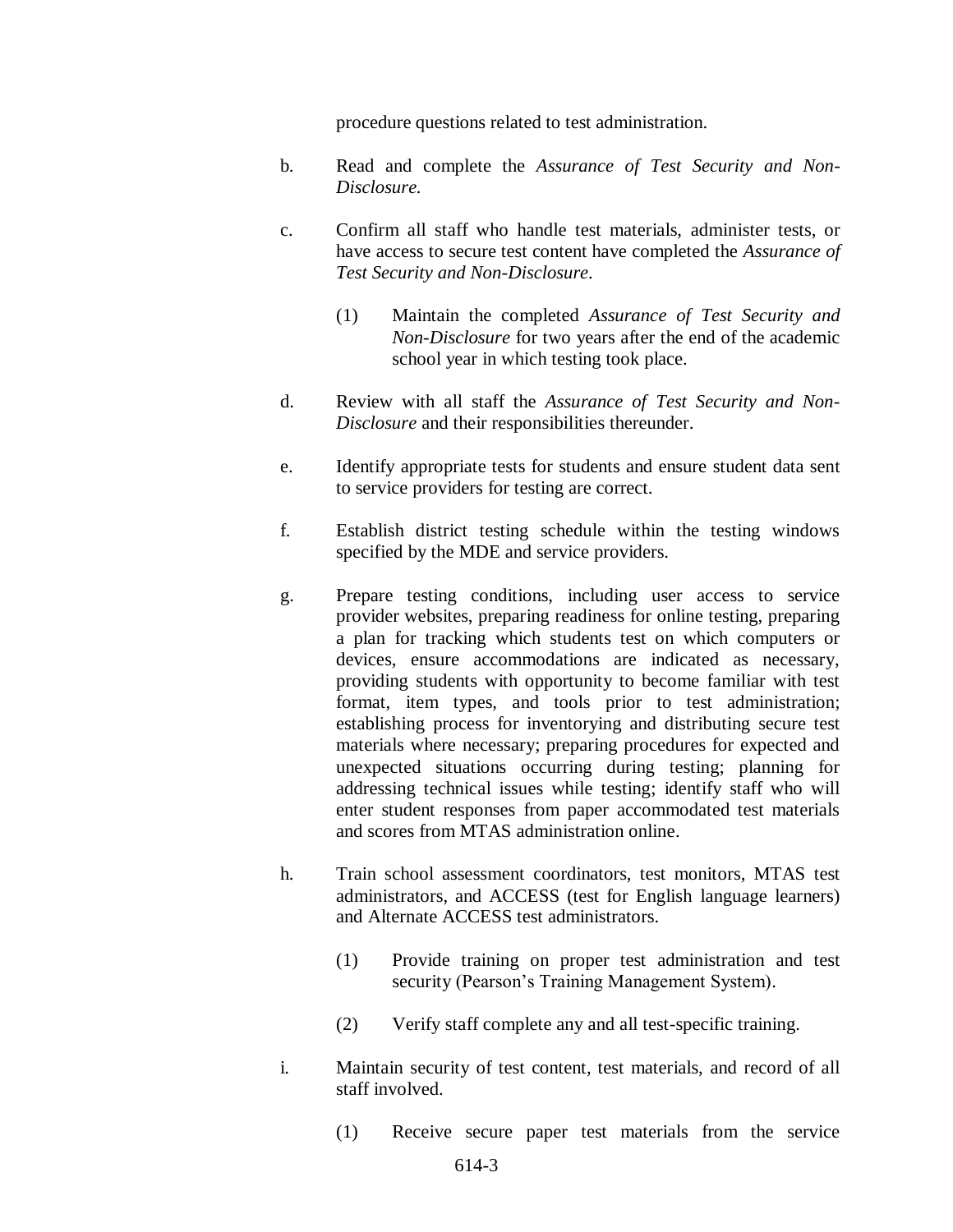provider and immediately lock them in a previously identified secure area, inventory same, and contact service provider with any discrepancies.

- (2) Organize secure test materials for online administrations and keep them secure.
- (3) Define chain of custody for providing test materials to test monitors and administrators. The chain of custody must address the process for providing test materials on the day of testing, distributing test materials to and collecting test materials from students at the time of testing, keeping test materials secure between testing sessions, and returning test materials after testing is completed.
- j. Confirm that all students have appropriate test materials.
- 2. Responsibilities on testing day(s).
	- a. Conduct random, unannounced visits to testing rooms to observe staff adherence to test security and policies and procedures.
	- b. Fully cooperate with MDE representatives conducting site visits or MTAS audits.
	- c. Contact the MDE assessment contact within 24 hours of a security breach and submit the *Test Security Notification* in Test WES within 48 hours.
	- d. Address invalidations and test or accountability codes.
- 3. Responsibilities after testing.
	- a. Ensure that student responses from paper accommodated test materials and MTAS scores are entered.
	- b. Arrange for secure disposal of all test materials that are not required to be returned within 48 hours after the close of the testing window.
	- c. Return secure test materials as outlined in applicable manuals and resources.
	- d. Collect security documents and maintain them for two years from the end of the academic school year in which testing took place.
	- e. Review student assessment data and resolve any issues.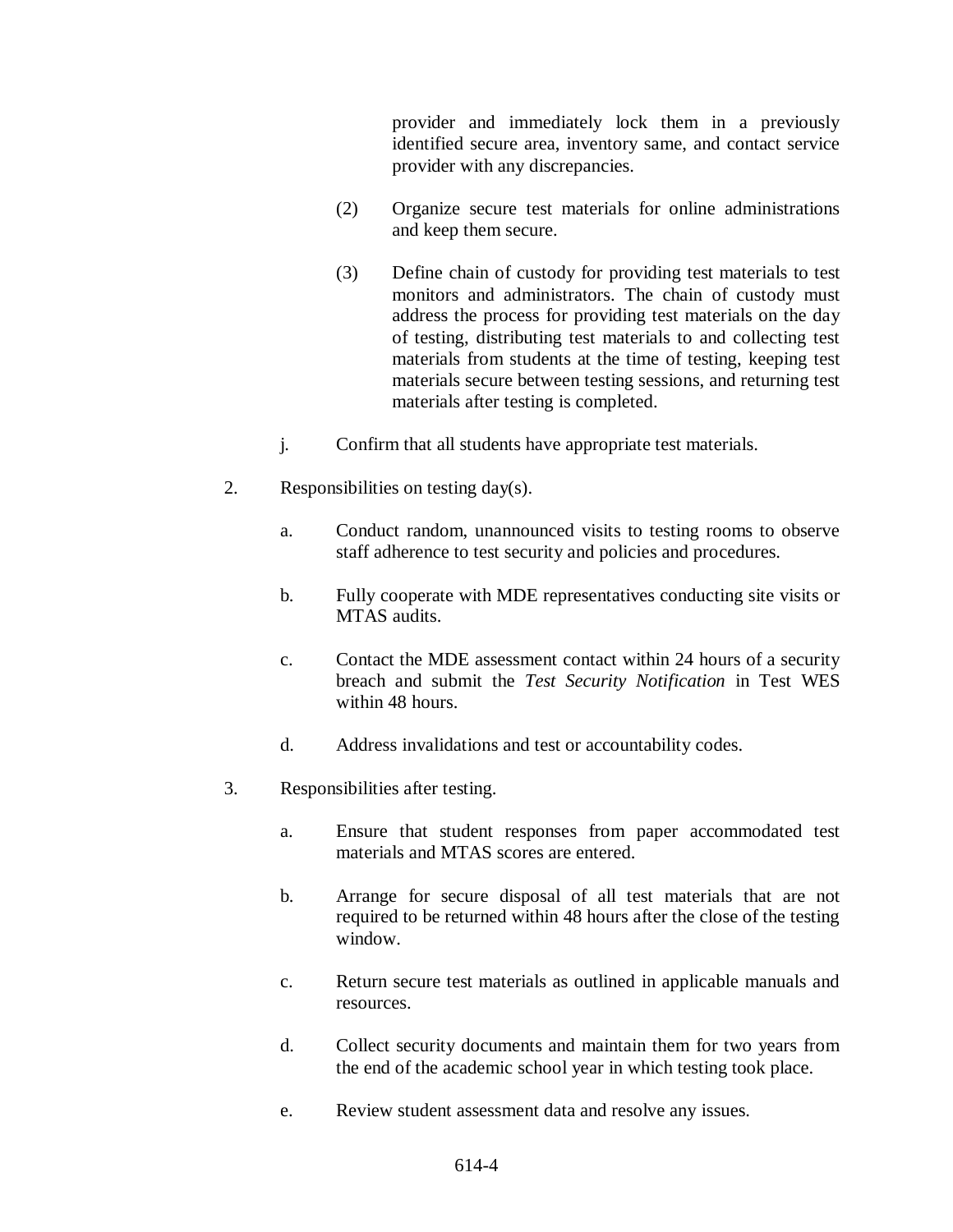- f. Distribute Individual Student Reports no later than fall parent/teacher conferences.
- g. Enter Graduation Requirements Records in the GRR system.

# C. School Principal

- 1. Responsibilities before testing.
	- a. Designate a school assessment coordinator and technology coordinator for the building.
	- b. Be knowledgeable about proper test administration and test security as outlined in manuals and directions.
	- c. Read and complete the *Assurance of Test Security and Non-Disclosure*.
	- d. Communicate the importance of test security and expectation that staff will keep test content secure and act with honesty and integrity during test administration.
	- e. Provide adequate secure storage space for secure test materials before, during, and after testing until they are returned to the service provider or securely disposed of.
	- f. Ensure adequate computers and/or devices are available and rooms appropriately set up for online testing.
	- g. Verify that all test monitors and test administrators receive proper training for test administration.
	- h. Ensure students taking specified tests have opportunity to become familiar with test format, item types, and tools prior to test administration.
	- i. Include the complete Parent/Guardian Guide and Refusal for Student Participation in Statewide Testing form in the student handbook.
- 2. Responsibilities on testing day(s).
	- a. Ensure that test administration policies and procedures and test security requirements in all manuals and directions are followed.
	- b. Fully cooperate with MDE representatives conducting site visits or MTAS audits.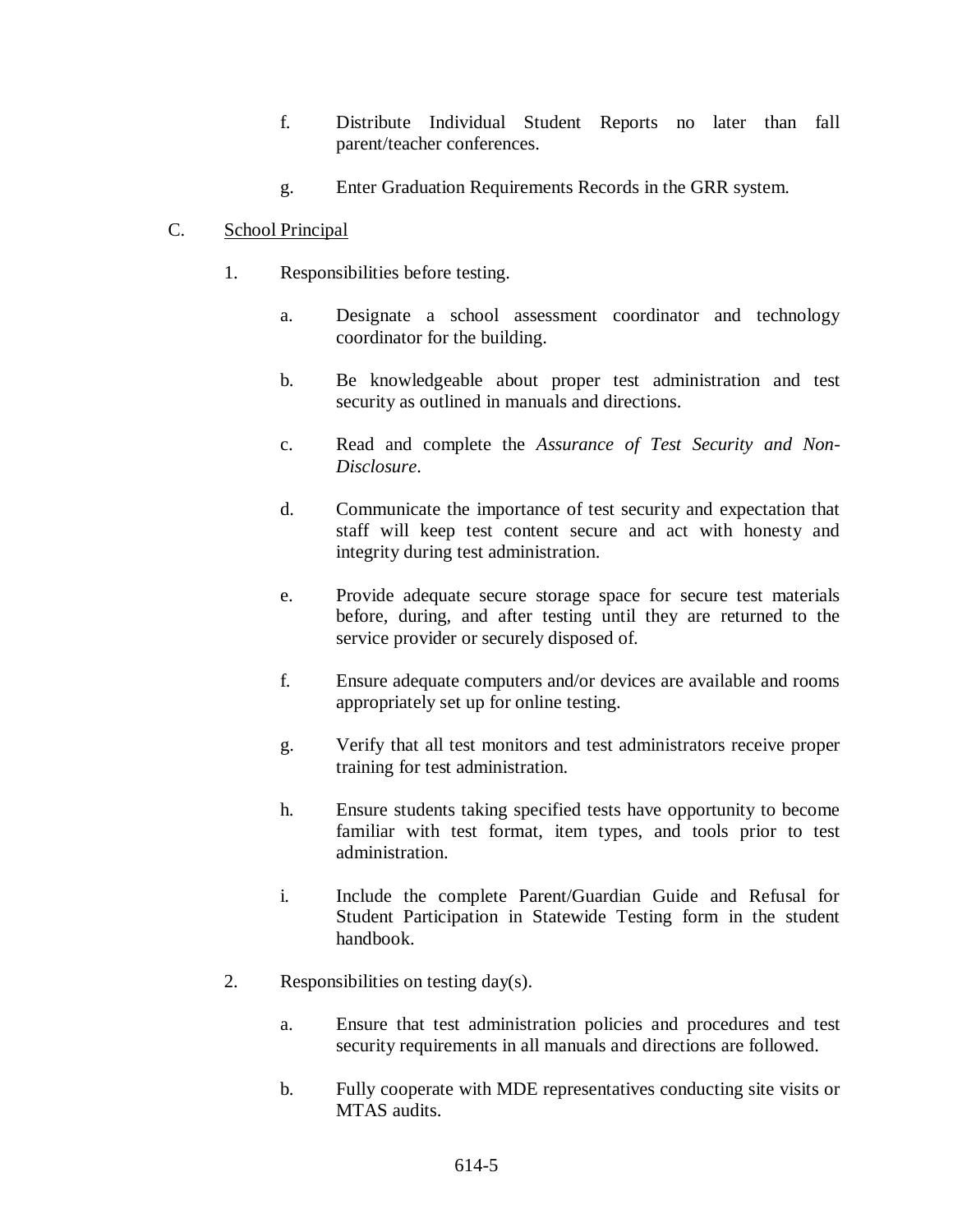- 3. Responsibilities after testing.
	- a. Ensure all secure test materials are collected, returned, and/or disposed of securely as required in any manual.
	- b. Ensure requirement for embargoed final assessment results are followed.

### D. School Assessment Coordinator

- 1. Responsibilities before testing.
	- a. Implement test administration and test security policies and procedures.
	- b. Read and complete the *Assurance of Test Security and Non-Disclosure.*
	- c. Ensure all staff who handle test materials, administer tests, or have access to secure test content read and complete the *Assurance of Test Security and Non-Disclosure*.
	- d. Identify appropriate tests for students and ensure student data sent to service providers for testing are correct.
	- e. Prepare testing conditions, including the following: schedule rooms and computer labs; arrange for test monitors and administrators; arrange for additional staff to assist with unexpected situations; arrange for technology staff to assist with technical issues; develop a plan for tracking which students test on which computers or devices; plan seating arrangements for students; ensure preparations are completed for Optional Local Purpose Assessment (OLPA), Minnesota Comprehensive Assessment (MCA), and ACCESS online testing; ensure accommodations are properly reported; confirm how secure paper test materials will arrive and quantities to expect; address accommodations and specific test administration procedures; determine staff who will enter the student responses from paper accommodated test materials and scores from MTAS administrations online.
	- f. Train staff, including all state-provided training materials, policies and procedures, and test-specific training.
	- g. Maintain security of test content and test materials.
		- (1) Receive secure paper test materials from the service provider and immediately lock them in a previously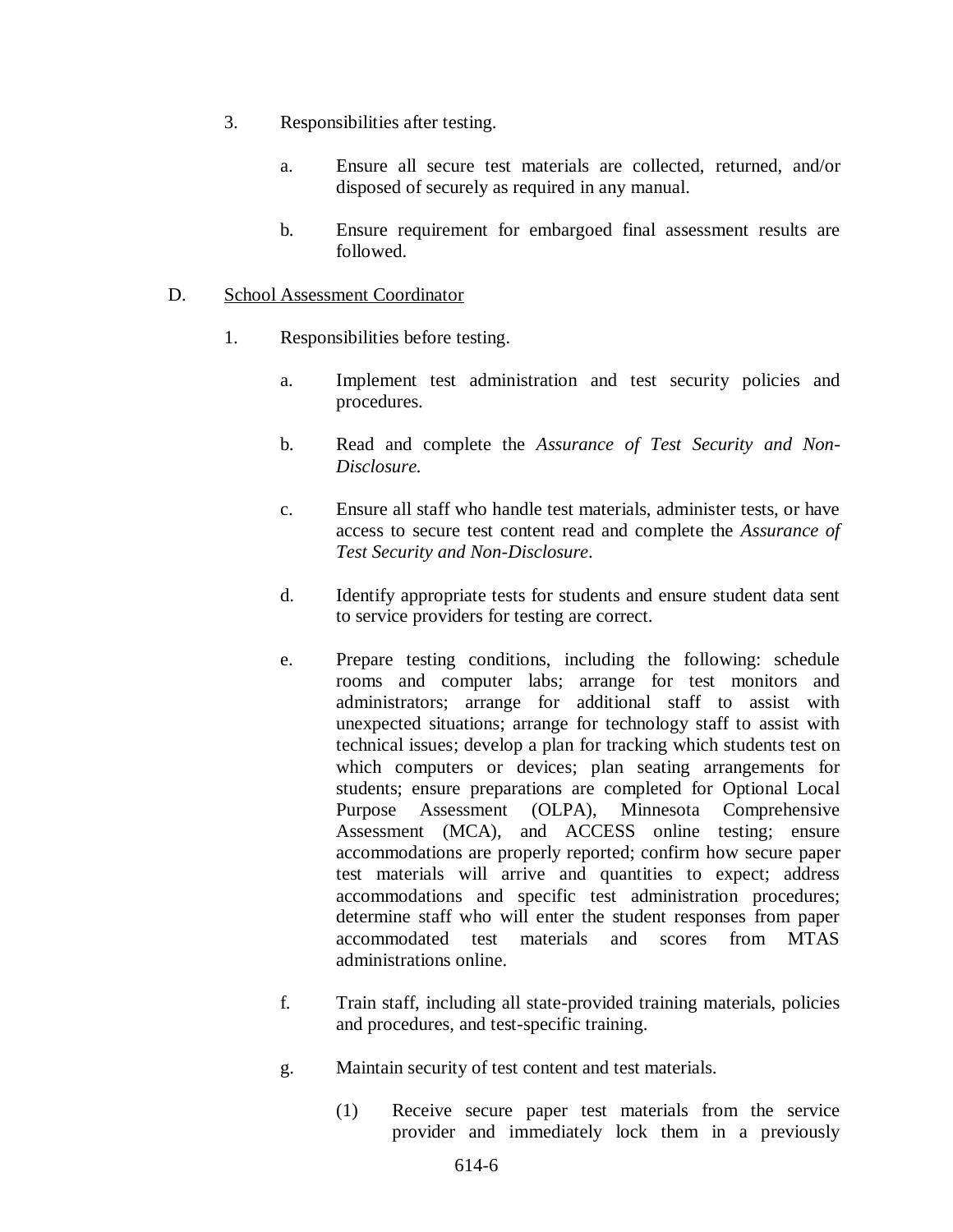identified secure area, inventory same, and contact service provider with any discrepancies.

- (2) Organize secure test materials for online administrations and keep them secure.
- (3) Follow chain of custody for providing test materials to test monitors and administrators. The chain of custody must address the process for providing test materials on the day of testing, distributing test materials to and collecting test materials from students at the time of testing, keeping test materials secure between testing sessions, and returning test materials after testing is completed.
- (4) Identify need for additional test materials to district assessment coordinator.
- (5) Provide MTAS student data collection forms if necessary.
- (6) Distribute applicable ACCESS and Alternate ACCESS *Test Administrator Scripts* and *Test Administration Manuals* to test administrators so they can become familiar with the script and prepare for test administration.
- (7) Confirm that all students taking ACCESS and Alternate ACCESS have appropriate test materials and preprinted student information on the label is accurate.
- 2. Responsibilities on testing day(s).
	- a. Distribute materials to test monitors and ACCESS test administrators and ensure security of test materials between testing sessions and that district procedures are followed.
	- b. Ensure *Test Monitor and Student Directions* and *Test Administrator Scripts* are followed and answer questions regarding same.
	- c. Fully cooperate with MDE representatives conducting site visits or MTAS audits, as applicable.
	- d. Conduct random, unannounced visits to testing rooms to observe staff adherence to test security and test administration policies and procedures.
	- e. Report testing irregularities to district assessment coordinator using the *Test Administration Report*.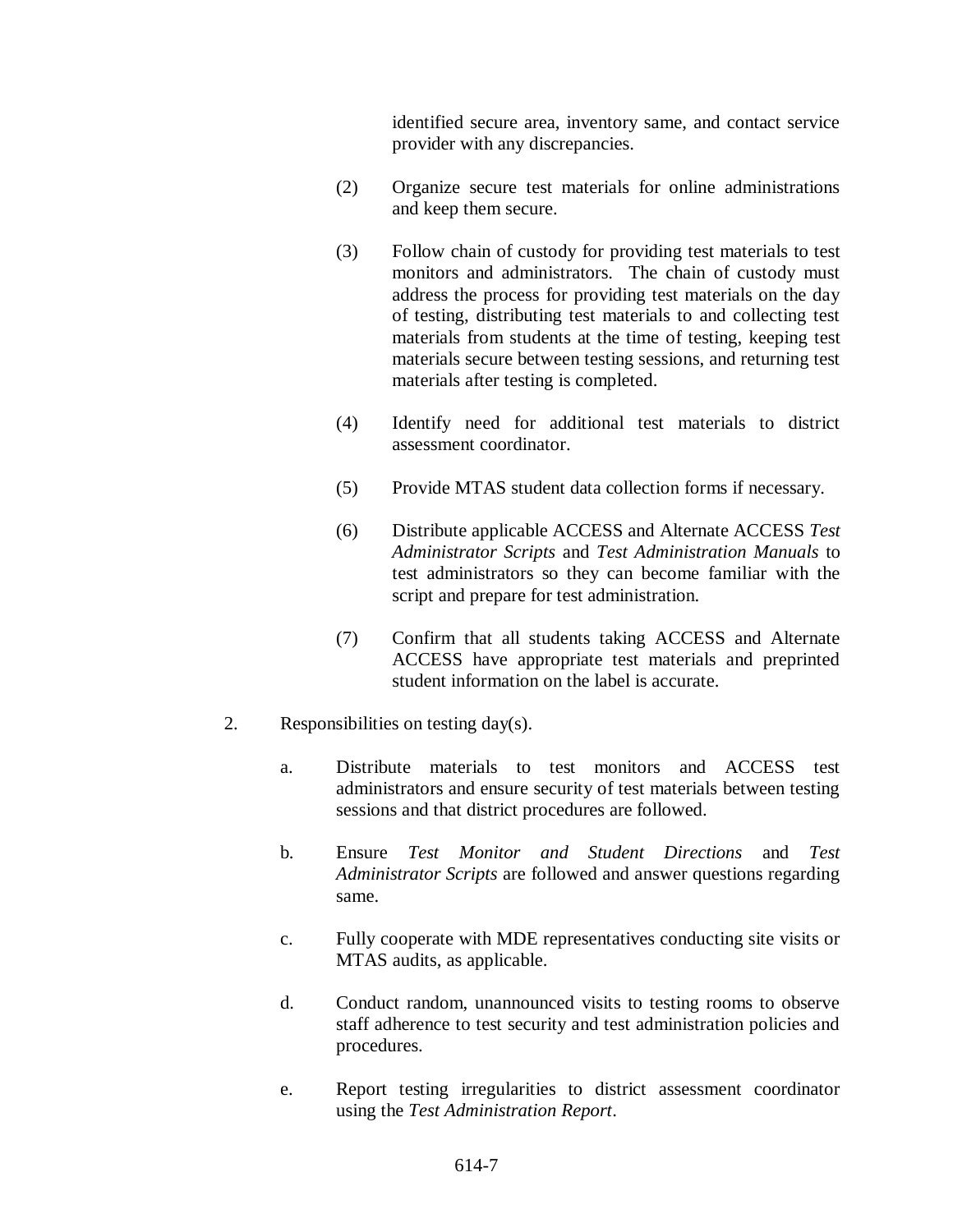- f. Report security breaches to the district assessment coordinator as soon as possible.
- 3. Responsibilities after testing.
	- a. Ensure that all paper test materials are kept locked and secure and security checklists completed.
	- b. Ensure that student responses from paper accommodated test materials and MTAS scores are entered.
	- c. Arrange for secure disposal of all test materials that are not required to be returned within 48 hours after the close of the testing window.
	- d. Return secure test materials as outlined in applicable manuals and resources.
	- e. Prepare materials for pickup by designated carrier on designated date(s). Maintain security of all materials.
	- f. Ensure requirements for embargoed final assessment results are followed.
- E. Technology Coordinator
	- 1. Ensure that district is prepared for online test administration and provide technical support to district staff.
	- 2. Acquire all necessary user identification and passwords.
	- 3. Read and complete the *Assurance of Test Security and Non-Disclosure.*
	- 4. Fully cooperate with MDE representatives conducing site visits or MTAS audits.
	- 5. Attend district training and any service provider technology training.
	- 6. Review, use, and be familiar with all service provider technical documentation.
	- 7. Prepare computers and devices for online testing.
	- 8. Confirm site readiness.
	- 9. Provide all necessary accessories for testing, technical support/troubleshooting during test administration and contact service provider help desks as needed.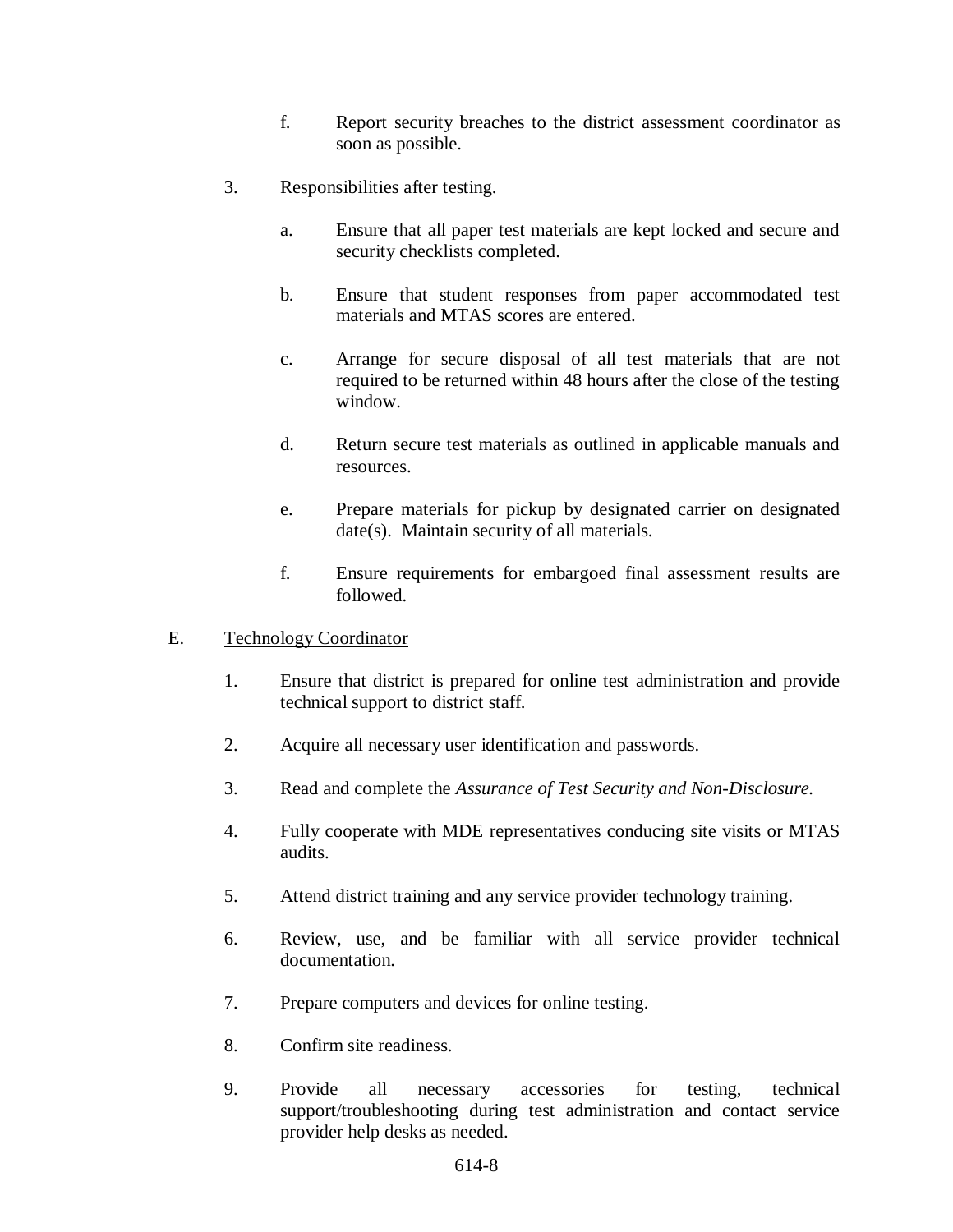### F. Test Monitor

- 1. Responsibilities before testing.
	- a. Read and complete the *Assurance of Test Security and Non-Disclosure.*
	- b. Attend trainings related to test administration and security.
	- c. Complete required training course(s) for tests administering.
	- d. Be knowledgeable about how to contact the school assessment coordinator during testing, where to pick up materials on day of test, and plan for securing test materials between test sessions.
	- e. Be knowledgeable regarding student accommodations.
	- f. Remove or cover any instructional posters or visual materials in the testing room.
- 2. Responsibilities on testing day(s).
	- a. Before test.
		- (1) Receive and maintain security of test materials.
		- (2) Verify that all test materials are received.
		- (3) Ensure proper number of computers/devices or paper accommodated test materials are present.
		- (4) Verify student testing tickets and appropriate allowable materials.
		- (5) Assign numbered test books to individual students.
		- (6) Complete information as directed.
		- (7) Record extra test materials.

### b. During test.

- (1) Verify that students are logged in and taking the correct test or using the correct grade-level and tier test booklet for students with paper accommodated test materials.
- (2) Follow all directions and scripts exactly.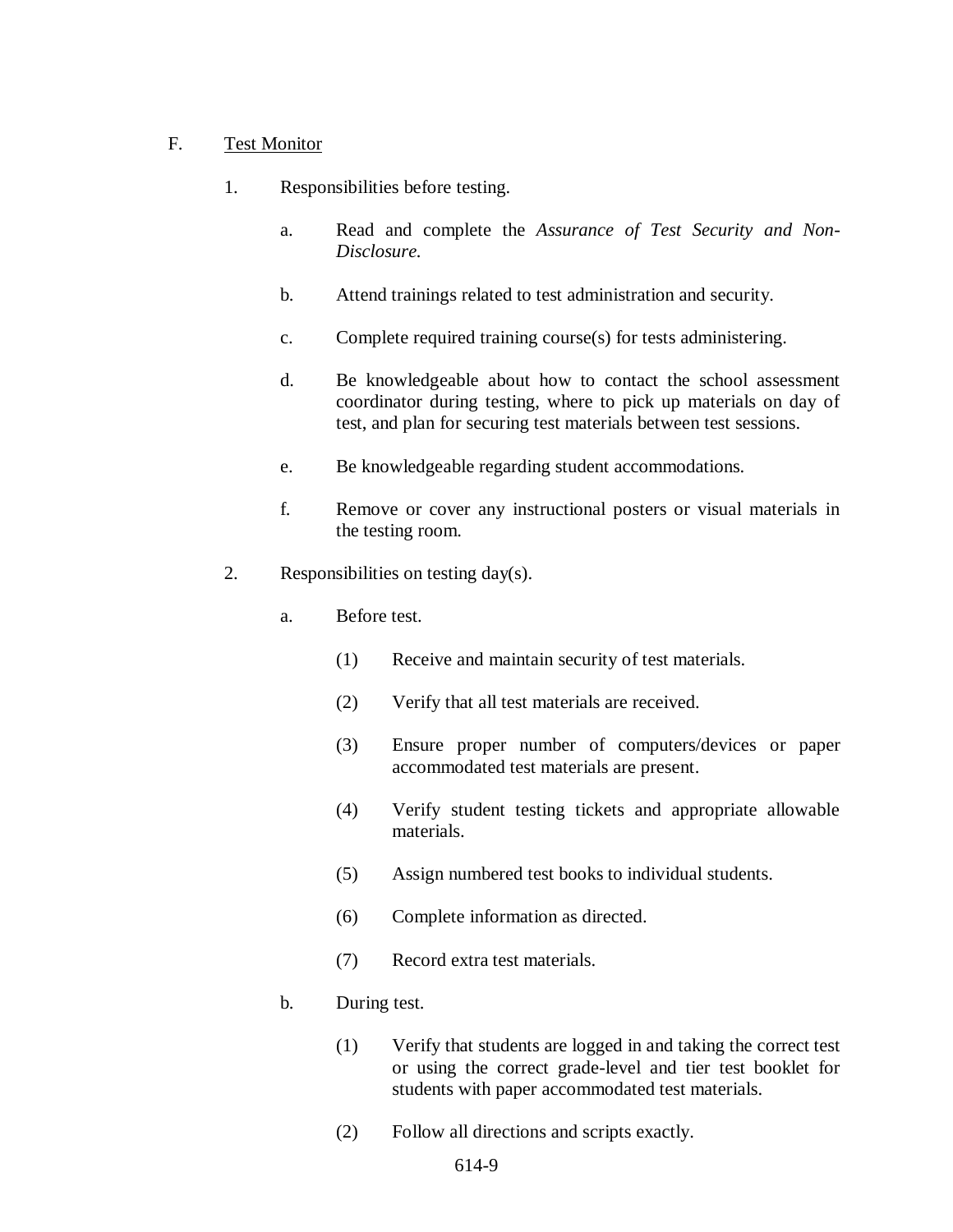- (3) Follow procedures for restricting student access to cell phones and other electronic devices, including wearable electronic devices.
- (4) Stay in testing room and remain attentive during entire test session. Practice active monitoring by circulating throughout the room during testing.

# *[Note: School districts may allow test monitors to use their cell phones only to alert other staff of issues. If allowed, the school district should train the test monitors on proper and improper use.]*

- (5) Be knowledgeable about responding to emergency or unusual circumstances and technology issues.
- (6) Do not review, discuss, capture, email, post, or share test content in any format.
- (7) Ensure all students have been provided the opportunity to independently demonstrate their knowledge.
- (8) Fully cooperate with MDE representatives conducting site visits or MTAS audits.
- (9) Document the students who tested with the test monitor and any other adult(s) who were present in the testing room (e.g., staff providing assistance, paraprofessionals, etc.).
- (10) Document students who require a scribe or translated directions or any unusual circumstances and report to school assessment coordinator.
- (11) Report any possible security breaches as soon as possible.

# c. After test.

- (1) Follow directions and scripts exactly.
- (2) Collect all materials and keep secure after each session. Upon completion return to the school assessment coordinator.
- (3) Immediately report any missing test materials to the school assessment coordinator.
- G. MTAS Test Administrator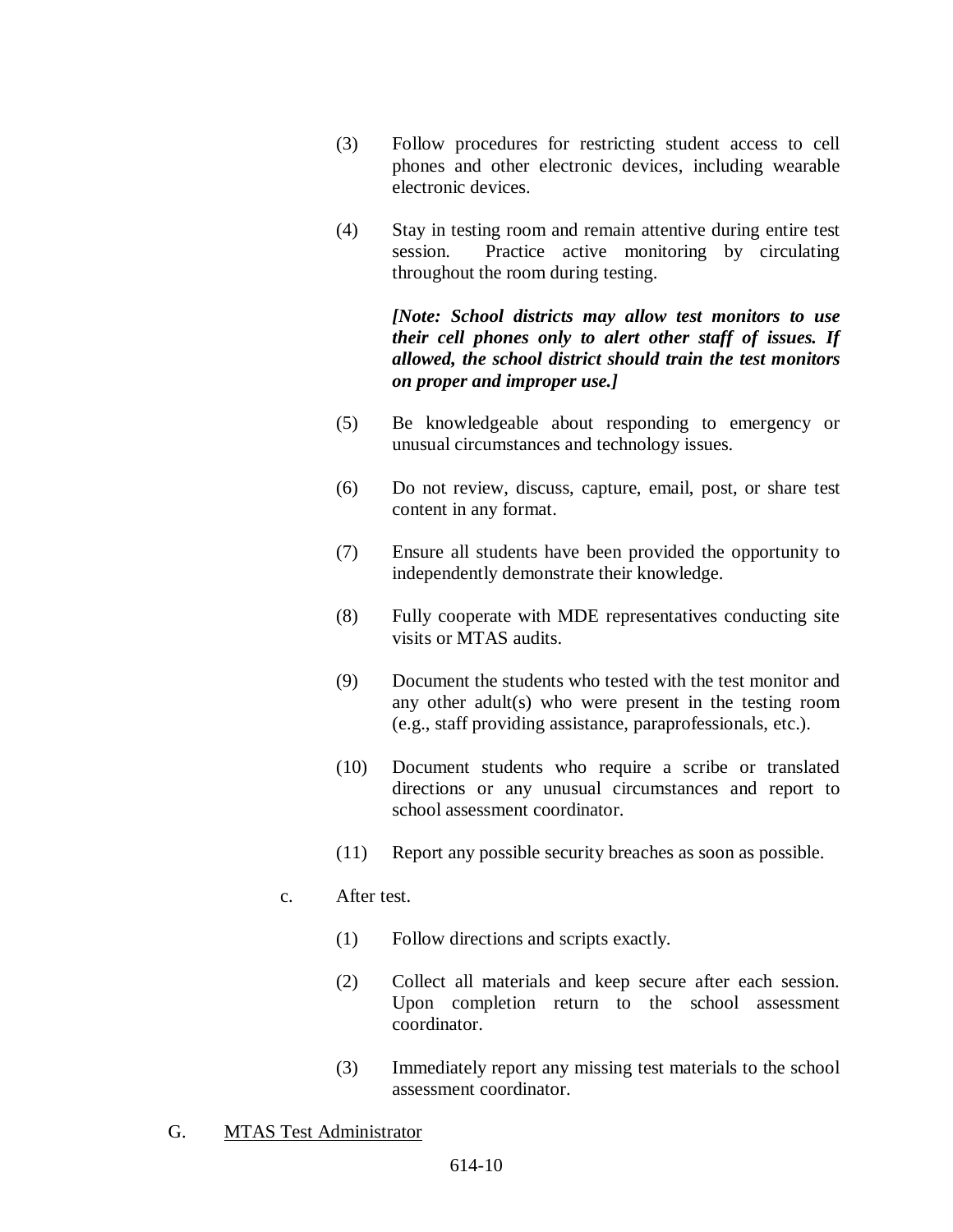- 1. Before testing.
	- a. Read and complete the *Assurance of Test Security and Non-Disclosure.*
	- b. Attend trainings related to test administration and security.
	- c. Complete required training course(s) for test administrator.
	- d. Be knowledgeable as to when and where to pick up MTAS materials and the school's plan for keeping test materials secure.
	- e. Prepare test materials for administration, including objects and manipulatives, special instructions, and specific adaptations for each student.
- 2. Responsibility on testing day(s).
	- a. Before the test.
		- (1) Maintain security of materials.
		- (2) Confirm appropriate MTAS materials are available and prepared for student.
	- b. During the test.
		- (1) Administer each task to each student and record the score.
		- (2) Be knowledgeable about how to contact the district or school assessment coordinator, if necessary, and responding to emergency and unusual circumstances.
		- (3) Fully cooperate with MDE representatives conducting site visits or MTAS audits.
		- (4) Document and report any unusual circumstances to district or school assessment coordinator.
	- c. After the test.
		- (1) Keep materials secure.
		- (2) Return all materials.
		- (3) Return objects and manipulatives to classroom.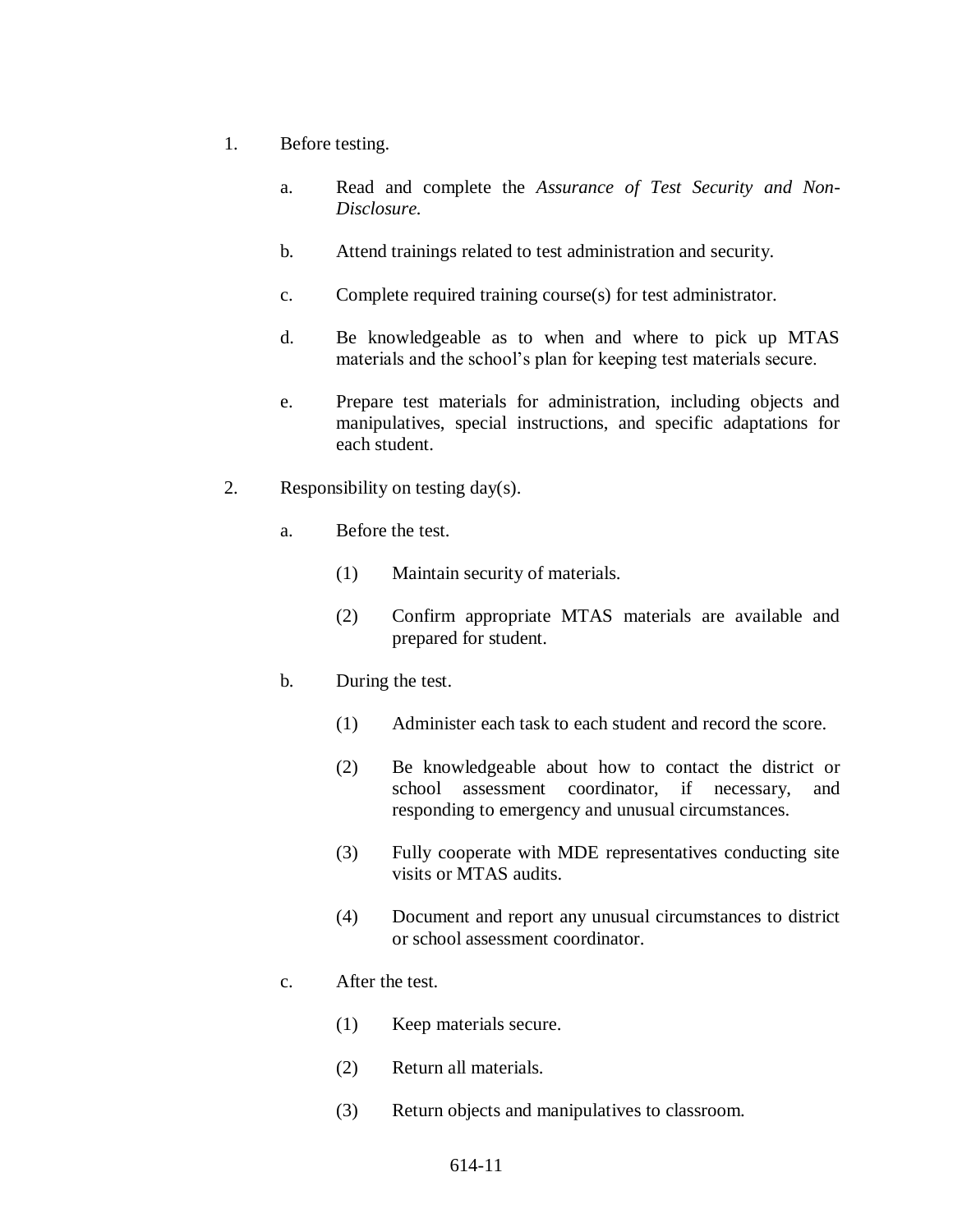(4) Enter MTAS scores online or return data collection forms to the district or school assessment coordinator.

## H. MARSS Coordinator

- 1. Responsibilities before testing.
	- a. Confirm all eligible students have unique state student identification (SSID) or MARSS numbers.
	- b. Ensure English language and special education designations are current and correct for students testing based on those designations.
	- c. Submit MARSS data on an ongoing basis to ensure accurate student demographic and enrollment information.
- 2. Responsibilities after testing.
	- a. Ensure accurate enrollment of students in schools during the accountability windows.
	- b. Ensure MARSS identifying characteristics are correct, especially for any student not taking an accountability test.
	- c. Work with district assessment coordinator to edit discrepancies during the Post-test Edit window in Test WES.
- I. Any Person with Access to Test Materials

Read and complete the *Assurance of Test Security and Non-Disclosure*.

### **IV. TEST SECURITY**

- A. Test Security Procedures will be adopted by school district administration.
- B. Students will be informed of the following:
	- 1. The importance of test security;
	- 2. Expectation that students will keep test content secure;
	- 3. Expectation that students will act with honesty and integrity during test administration.
	- 4. Expectation that students will not access cell phones, wearable technology (e.g., smart watches, fitness trackers), or other devices that can electronically send or receive information. The test of a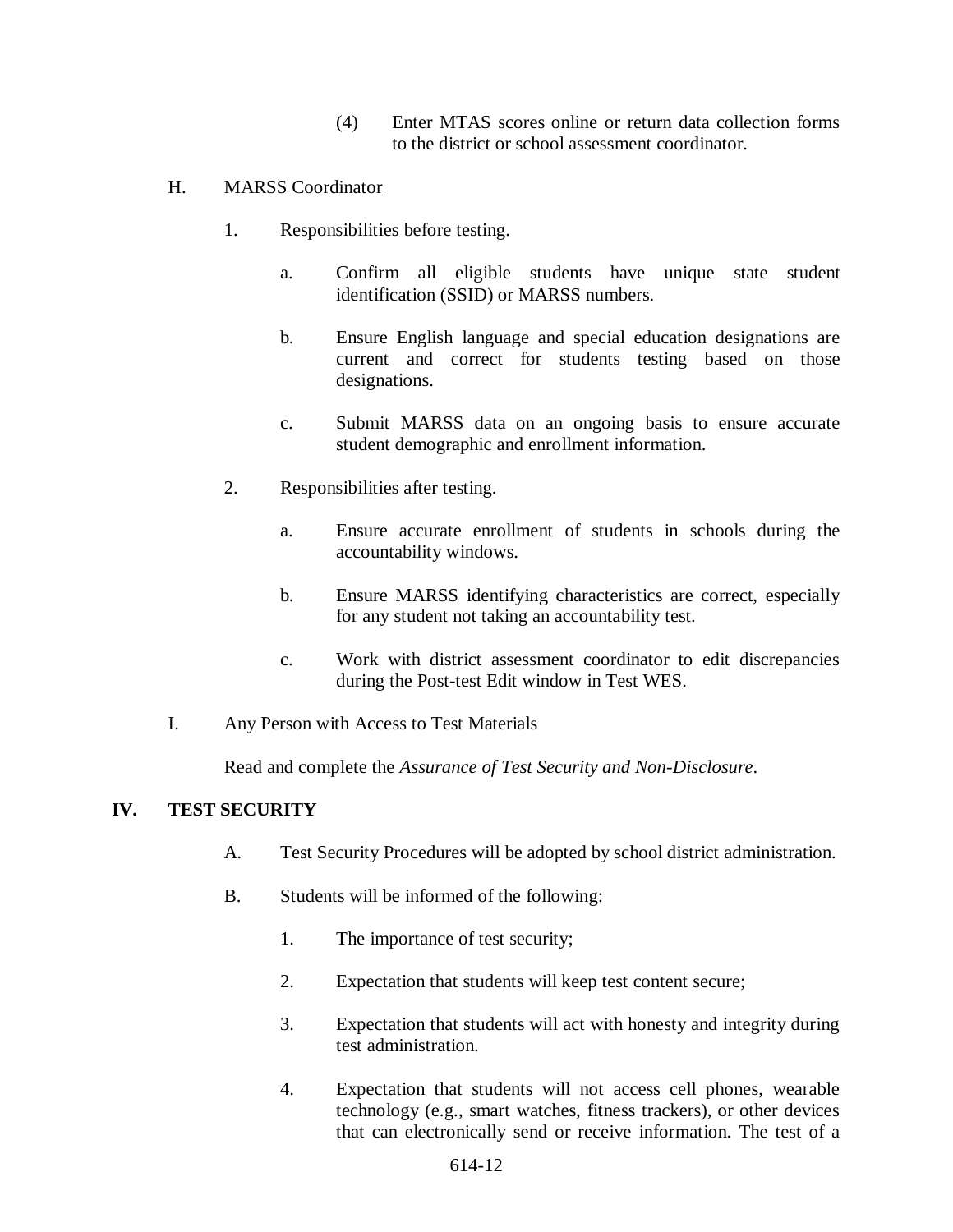student who wears a device during testing must be invalidated.

If a student completes testing and then accesses a cell phone or other prohibited device (including wearable technology), the school district must take further action to determine if the test should be invalidated, rather than automatically invalidating the test.

- 5. Availability of the online Test Security Tip Line on the MDE website for reporting suspected incidents of cheating or other improper or unethical behavior.
- C. Staff will be informed of the following:
	- 1. Availability of the online Test Security Tip Line on the MDE website for reporting suspected incidents of cheating or other improper or unethical behavior.
	- 2. Other contact information and options for reporting security concerns.

# **V. REQUIRED DOCUMENTATION FOR PROGRAM AUDIT**

- A. The school district shall maintain records necessary for program audits conducted by MDE. The records must include documentation consisting of the following:
	- 1. Signed *Assurance of Test Security and Non-Disclosure* forms must be maintained for two years after the end of the academic year in which the testing took place.
	- 2. School district security checklists provided in the test materials shipment must be maintained for two years after the end of the academic school year in which testing took place.
	- 3. School security checklists provided in the test materials shipment must be maintained for two years after the end of the academic school year in which testing took place.
	- 4. Test Monitor Test Materials Security Checklist provided for each group of students assigned to a test monitor must be maintained for two years after the end of the academic school year in which testing took place.
	- 5. School district test monitor tracking documentation must be maintained for two years after the end of the academic year in which the tracking took place.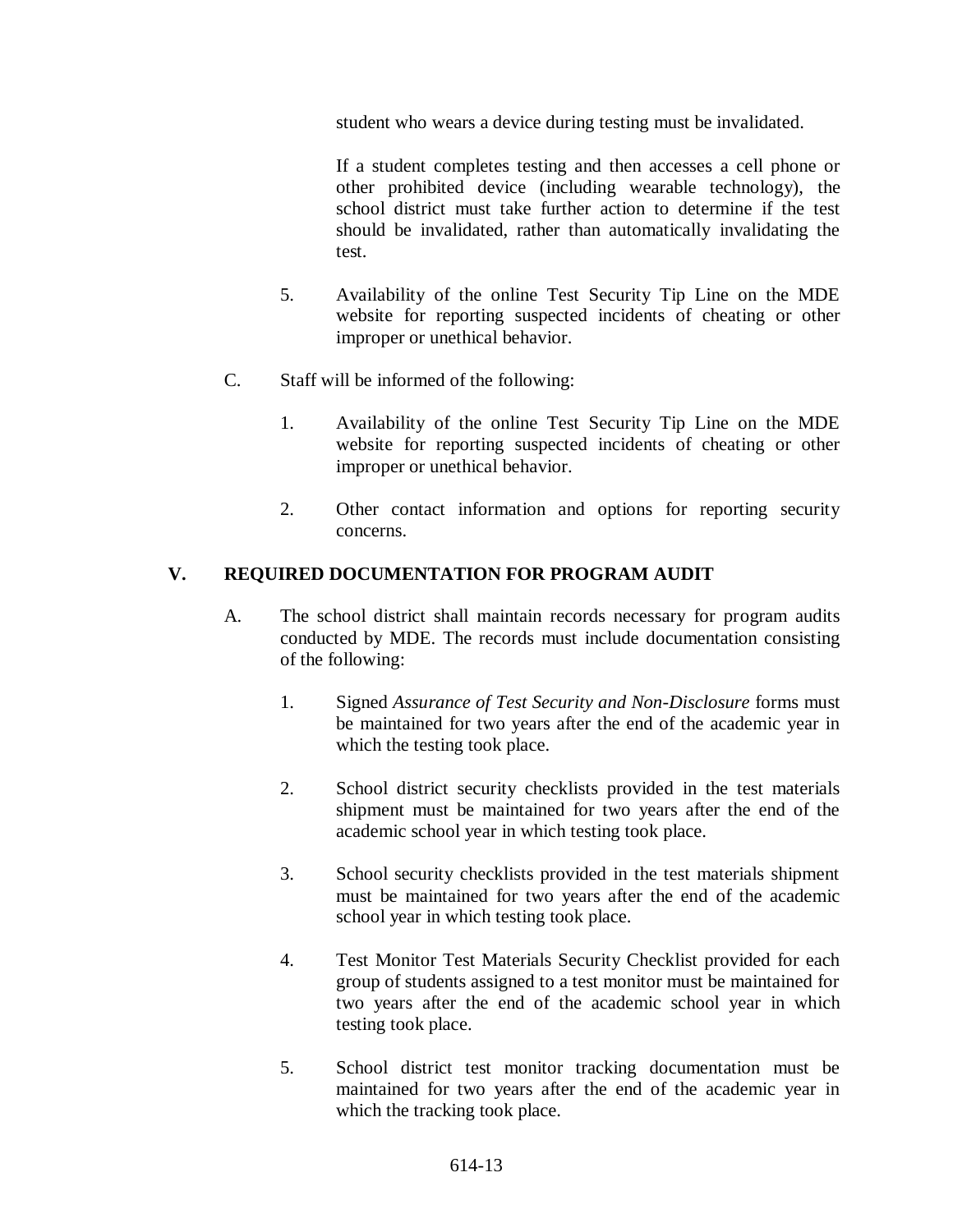- 6. ACCESS and Alternate ACCESS Packing List and Security Checklist provided in the test materials shipment must be maintained for two years after the end of the academic school year in which testing took place.
- 7. Documentation of school district staff training on test administration and test security must be maintained for two years after the end of the academic school year in which testing took place.
- 8. *Test Security Notification* must be maintained for two years after the end of the academic school year in which testing took place.
- 9. *Test Administration Report* must be maintained for one year after the end of the academic school year in which testing took place.
- 10. Record of staff trainings and test-specific trainings must be maintained for one year after the end of the academic year in which testing took place.
- *Legal References:* Minn. Stat. § 13.34 (Examination Data) Minn. Stat. § 120B.11 (School District Process) Minn. Stat. § 120B.30 (Statewide Testing and Reporting System) Minn. Stat. § 120B.36, Subd. 2 (Adequate Yearly Progress) Minn. Rules Parts 3501.0010-3501.0180 (Graduation Standards – Mathematics and Reading) (repealed Minn. L. 2013, Ch. 116, Art. 2, § 22) Minn. Rules Parts 3501.0200-3501.0290 (Graduation Standards – Written Composition) (repealed Minn. L. 2013, Ch. 116, Art. 2, § 22) Minn. Rules Parts 3501.0640-3501.0655 (Academic Standards for Language Arts) Minn. Rules Parts 3501.0700-3501.0745 (Academic Standards for Mathematics) Minn. Rules Parts 3501.0800-3501.0815 (Academic Standards for the Arts) Minn. Rules Parts 3501.0900-3501.0955 (Academic Standards in Science) Minn. Rules Parts 3501.1000-3501.1190 (Graduation-Required Assessment for Diploma) (repealed Minn. L. 2013, Ch. 116, Art. 2, § 22) Minn. Rules Parts 3501.1300-3501.1345 (Academic Standards for Social Studies) Minn. Rules Parts 3501.1400-3501.1410 (Academic Standards for Physical Education) 20 U.S.C. § 6301, *et seq.* (Every Student Succeeds Act) *Cross References:* MSBA/MASA Model Policy 601 (School District Curriculum and Instruction Goals) MSBA/MASA Model Policy 613 (Graduation Requirements)